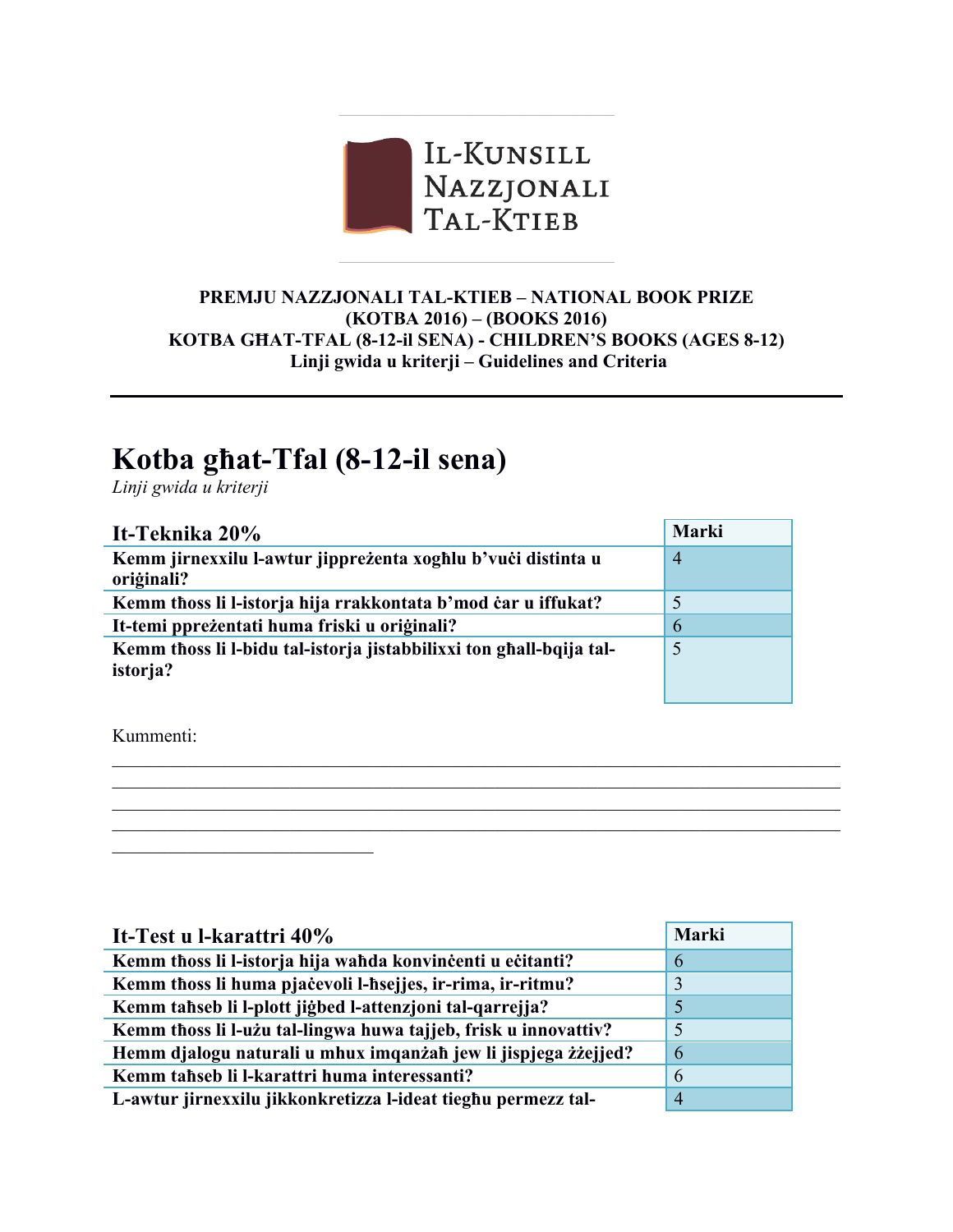| karattri u l-azzjonijiet taghhom u mhux permezz ta' vući didattika?         |  |
|-----------------------------------------------------------------------------|--|
| Dan huwa xoghol minghajr zbalji tipografići, ortografići u<br>grammatikali? |  |

Kummenti:

<u> 1989 - Johann Barbara, martxa amerikan p</u>

<u> 1980 - Jan Barbara Barat, prima politik (</u>

| Ir-Relazzjoni bejn it-test u l-illustrazzjoni 20%                               | Marki          |
|---------------------------------------------------------------------------------|----------------|
| Kemm thoss li l-illustrazzjonijiet jirrelataw tajjeb mat-test?                  |                |
| Thoss li l-illustrazzjonijiet huma friski u mhux antikwati?                     | 6              |
| Hemm sens ta' unità fl-illustrazzionijiet?                                      | $\overline{4}$ |
| Tahseb li l-illustrazzjonijiet jaghtu xejriet godda lill-istorja, lil hinn minn | 5              |
| dak li qed jintqal fit-test?                                                    |                |

Kummenti:

| Impressioni Generali 20%                                                                                  | Marki         |
|-----------------------------------------------------------------------------------------------------------|---------------|
| Kollox ma' kollox tahseb li l-ktieb "jahdem" – jiğifieri thoss li jilhaq l-<br>ghanijiet li kellu jilhaq? | $\mathfrak b$ |
| Thoss li dan huwa ktieb li jaghti gost lill-qarrejja?                                                     |               |
| Kemm thoss li t-tematika tal-ktieb hija adattata ghall-età li tindirizza?                                 | 6             |

Kummenti: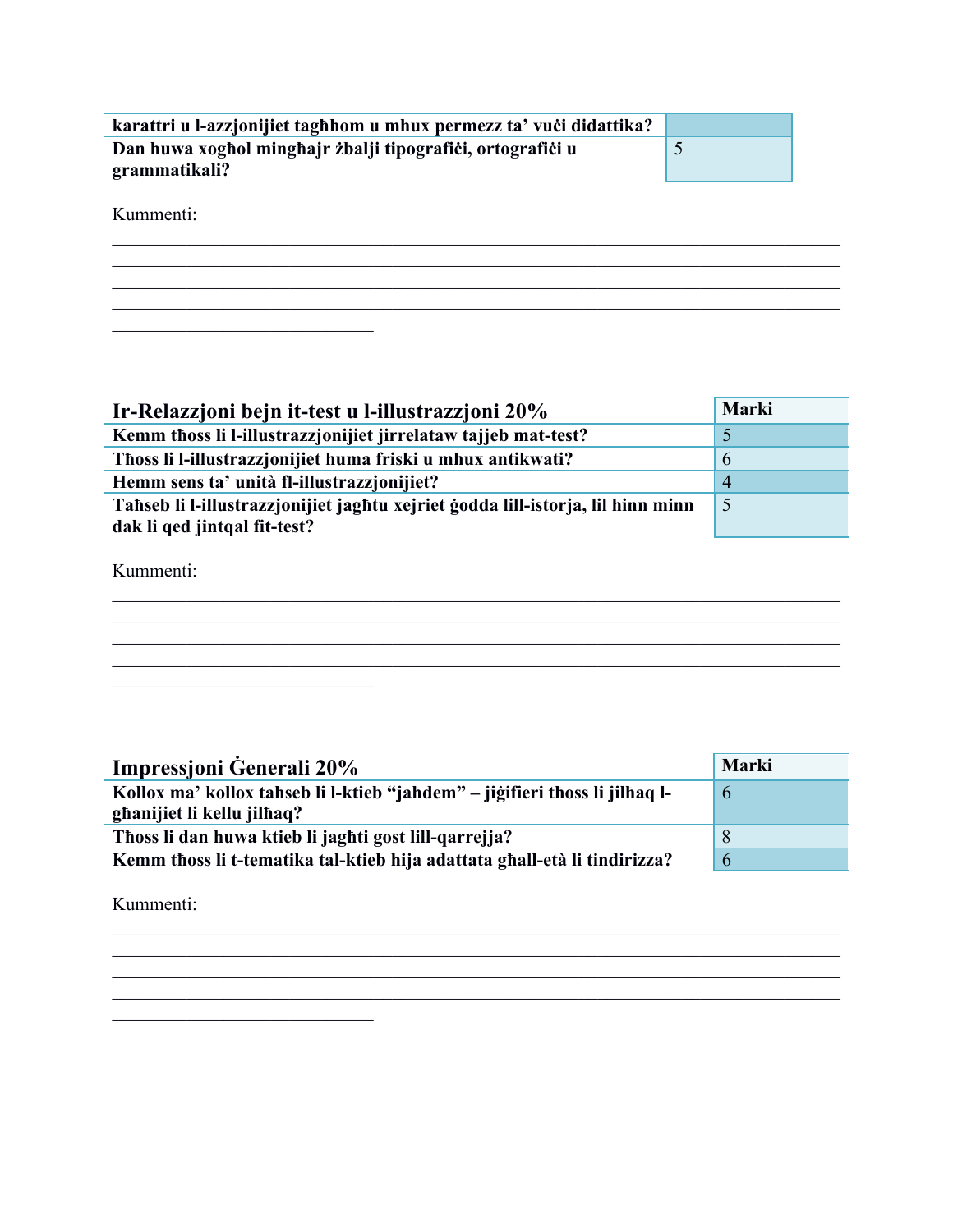## **Children's Books (ages 8-12)**

*guidelines and criteria*

| Technique 20%                                                                 | <b>Marks</b> |
|-------------------------------------------------------------------------------|--------------|
| Does the author present his/her work with a distinctive and original voice? 4 |              |
| Is the story told in a clear and focused manner?                              |              |
| Is the subject matter presented in a fresh and original way?                  | O            |
| Does the opening set the tone of the entire story?                            |              |
|                                                                               |              |

Comments:

 $\mathcal{L}_\mathcal{L} = \{ \mathcal{L}_\mathcal{L} = \{ \mathcal{L}_\mathcal{L} = \{ \mathcal{L}_\mathcal{L} = \{ \mathcal{L}_\mathcal{L} = \{ \mathcal{L}_\mathcal{L} = \{ \mathcal{L}_\mathcal{L} = \{ \mathcal{L}_\mathcal{L} = \{ \mathcal{L}_\mathcal{L} = \{ \mathcal{L}_\mathcal{L} = \{ \mathcal{L}_\mathcal{L} = \{ \mathcal{L}_\mathcal{L} = \{ \mathcal{L}_\mathcal{L} = \{ \mathcal{L}_\mathcal{L} = \{ \mathcal{L}_\mathcal{$ 

| Text and characters 40%                                                   | <b>Marks</b>   |
|---------------------------------------------------------------------------|----------------|
| Has the author constructed a convincing and compelling story?             | 6              |
| Are there pleasing sounds, rhymes and rhythm?                             | 3              |
| Does the plot structure engage the reader?                                | 5              |
| Is the usage of language good, fresh and innovative?                      | 5              |
| Is the dialogue natural, that is, not stilted or overly explanatory?      | 6              |
| Are the characters in this work sufficiently interesting?                 | 6              |
| Does the author manage to concretise his/her ideas through the characters | $\overline{4}$ |
| and their actions and not through a didactic voice?                       |                |
| Is this work free of typographical, spelling, punctuation and grammatical | 5              |
| errors?                                                                   |                |

 $\_$  , and the contribution of the contribution of the contribution of the contribution of  $\mathcal{L}_\text{max}$  $\_$  , and the contribution of the contribution of the contribution of the contribution of  $\mathcal{L}_\text{max}$  $\_$  , and the contribution of the contribution of the contribution of the contribution of  $\mathcal{L}_\text{max}$ 

Comments:

\_\_\_\_\_\_\_\_\_\_\_\_\_\_\_\_\_\_\_\_\_\_\_\_\_\_\_\_\_\_\_\_\_\_\_\_\_\_\_\_\_\_\_\_\_\_\_\_\_\_\_\_\_\_\_\_\_\_\_\_\_\_\_\_\_\_\_\_\_\_\_\_\_\_\_\_\_\_  $\frac{1}{2}$  ,  $\frac{1}{2}$  ,  $\frac{1}{2}$  ,  $\frac{1}{2}$  ,  $\frac{1}{2}$  ,  $\frac{1}{2}$  ,  $\frac{1}{2}$  ,  $\frac{1}{2}$  ,  $\frac{1}{2}$  ,  $\frac{1}{2}$  ,  $\frac{1}{2}$  ,  $\frac{1}{2}$  ,  $\frac{1}{2}$  ,  $\frac{1}{2}$  ,  $\frac{1}{2}$  ,  $\frac{1}{2}$  ,  $\frac{1}{2}$  ,  $\frac{1}{2}$  ,  $\frac{1$ 

| <b>Text/illustration relationship 20%</b>                             | <b>Marks</b>  |
|-----------------------------------------------------------------------|---------------|
| How much would you say that the illustrations relate to the text?     | $\mathcal{D}$ |
| How much would you consider the illustrations fresh, rather than old- | $\mathfrak b$ |
| fashioned?                                                            |               |
| Is there an overall sense of unity in the illustrations?              |               |